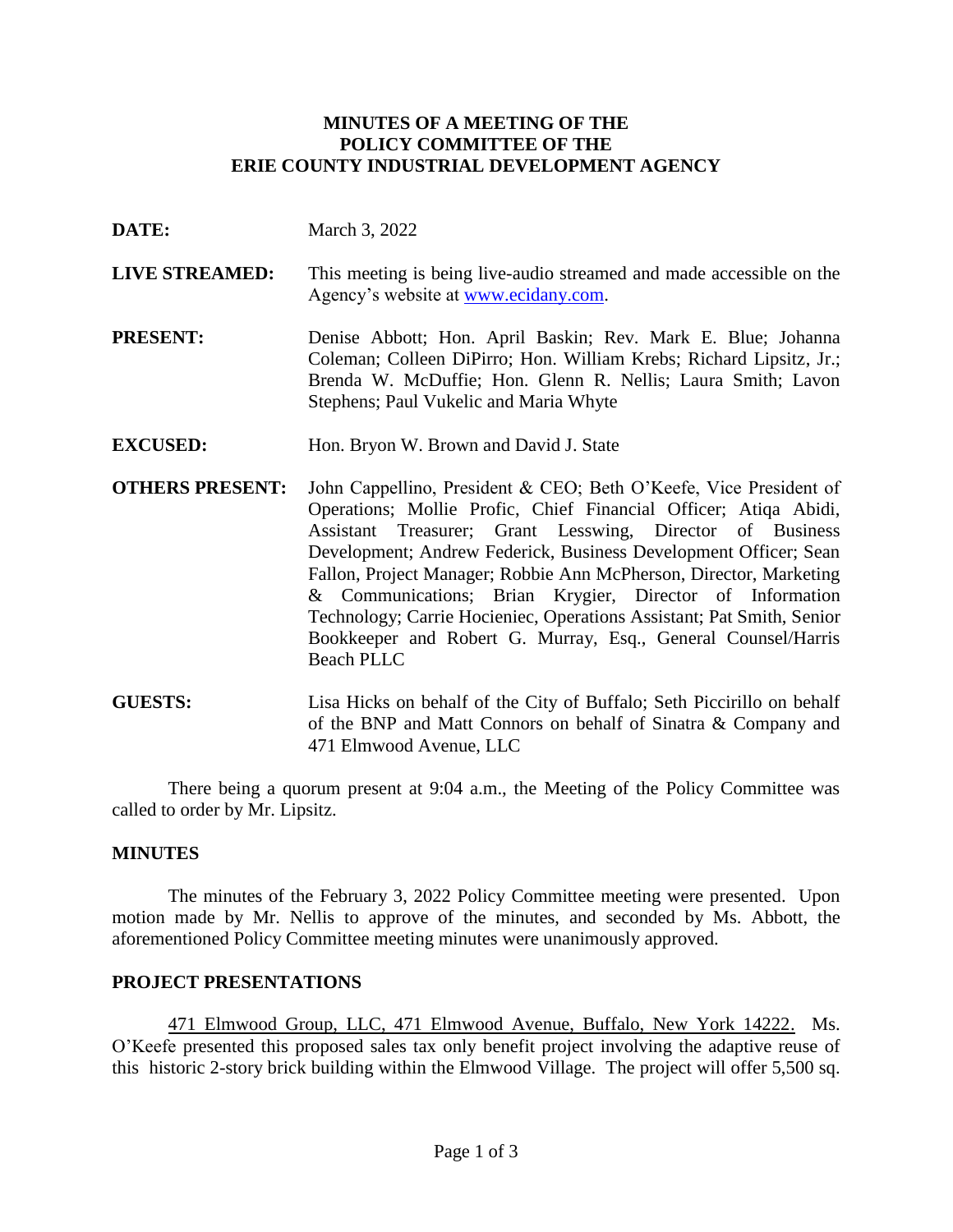ft. of first floor commercial/retail space and 5,500 sq. ft. of second floor residential units with parking in the rear of the building.

At this point in time, Ms. Smith joined the meeting.

Ms. O'Keefe confirmed that 471 Elmwood Group, LLC is seeking \$122,500 in incentives including sales tax exemption benefits. Total payroll is projected at \$1.7M for the direct and indirect jobs created including 20 construction jobs. The resulting cost benefit is 1:15 so for every \$1 of incentives the community benefit is \$15 in payroll & tax revenue. For Erie County, every \$1 of incentives provides \$26 in community benefits.

General discussion ensued. Mr. Krebs and Ms. Smith expressed their support for the project.

Ms. O'Keefe stated that in exchange for providing the sales and use tax benefits, the approval of this project will be conditioned upon adherence to certain material terms and conditions with respect to the potential modification, recapture and/or termination of financial assistance as follows:

| Condition               | Term                       | <b>Recapture Provision</b>                     |
|-------------------------|----------------------------|------------------------------------------------|
|                         |                            | Investment amount equal to or greater than 85% |
|                         |                            | of project amount.                             |
|                         |                            | Total Project Amount = $$3,590,000$            |
| <b>Total Investment</b> | At project completion      | $85\% = $3,051,500$                            |
|                         |                            | Create 85% of Projected Jobs                   |
|                         |                            | $Projected = 1 FTE$                            |
|                         | Coincides with             | $85\% = 1$ FTE                                 |
| Employment              | recapture period           | Recapture Employment = $0$                     |
|                         |                            | Adherence to policy including quarterly        |
| Local Labor             | <b>Construction Period</b> | reporting                                      |
|                         | Coincides with             |                                                |
| Pay Equity              | recapture period           | Adherence to policy                            |
|                         | Coincides with             |                                                |
| Unpaid Tax              | recapture period           | Adherence to policy                            |
|                         | 2 years after project      |                                                |
| Recapture Period        | completion                 | Recapture of state and local sales taxes       |

# **Draft Recapture Material Terms**

Ms. Whyte moved and Ms. McDuffie seconded to recommend the project as proposed be forwarded to the members of the ECIDA for approval. Mr. Lipsitz called for the vote and the project was then unanimously approved.

## **PROJECT MATRIX**

Mr. Cappellino reviewed the Agency's 2022 Tax Incentives Project Matrix.